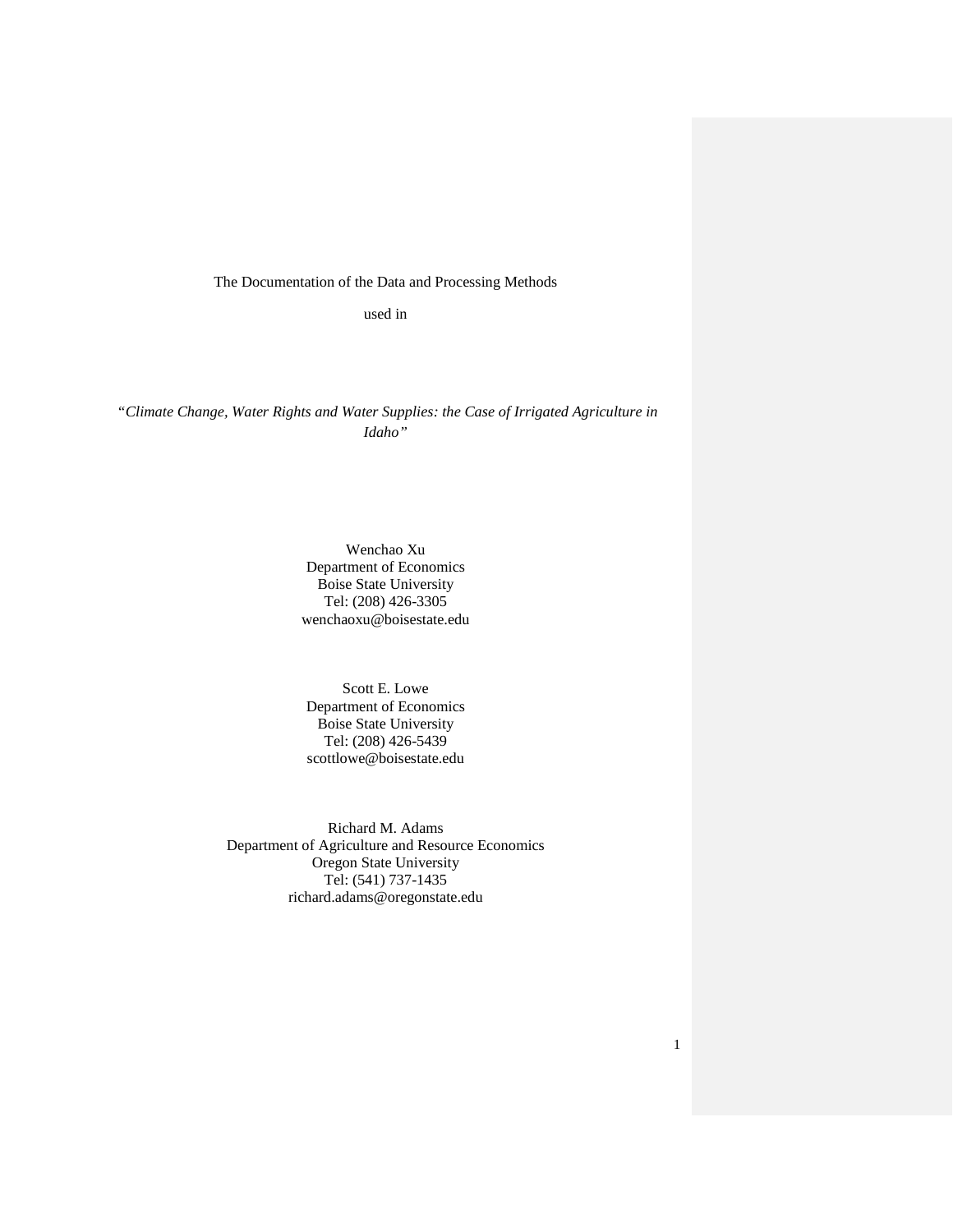#### **A.1 Water rights and farm boundaries**

The water rights geospatial data are compiled by the Idaho Department of Water Resources (IDWR) and updated in a regular manner (last retrieved, February 2011). We use the *Place-of-Use* layer of the data, in which each polygon indicates the specific location where water is diverted for irrigation and put to beneficial use under a specific water right. This file contains the essential aspects of individual water rights, and includes the ownership, water right number, priority date, water source, place of use, point of diversion, water use purpose, maximum diversion rate and volume, geographic location, and physical boundary. A total of 46,369 irrigation-related water rights with unique identifiers have been determined. We merge the polygons in this layer in ArcGIS based on the ownership information and construct the "farms" as the basic unit of this analysis. The geographic center (that is, the centroid of the polygon) of the oldest water right within each farm is used as the geographic center of that farm.

We separate water users into three categories: individual, group (for example, water user association, canal company, and irrigation district), and non-agricultural irrigators. Non-agricultural irrigators are excluded from our analysis.<sup>[1](#page-1-0)</sup> This merging process is done in terms of the rule of the appurtenance of a water right to the land, which is one of the fundamental principles of the Idaho law of water rights.<sup>[2](#page-1-1)</sup> Under this principle, water is allowed to be diverted to the designated location as specified by each water right. As

<sup>&</sup>lt;sup>1</sup> Non-agricultural irrigation water users include, but are not limited to, government at the federal, state and local levels, large trustees, school districts, churches, financial institutions, and etc. Exceptions are given to the water rights owned by local governments in terms of the IDWR's list of irrigation districts and canal companies, who provide irrigation delivery services by law.

<span id="page-1-1"></span><span id="page-1-0"></span><sup>2</sup> Idaho Code § 55-101; Idaho Code Ann. §§42-101, -220(1948), and -1402 (Supp. 1974); *Follet v. Taylor Bros.* 77 Idaho 416, 425-426, 294 Pac. (2d) 111 (1959); Hutchins (1977).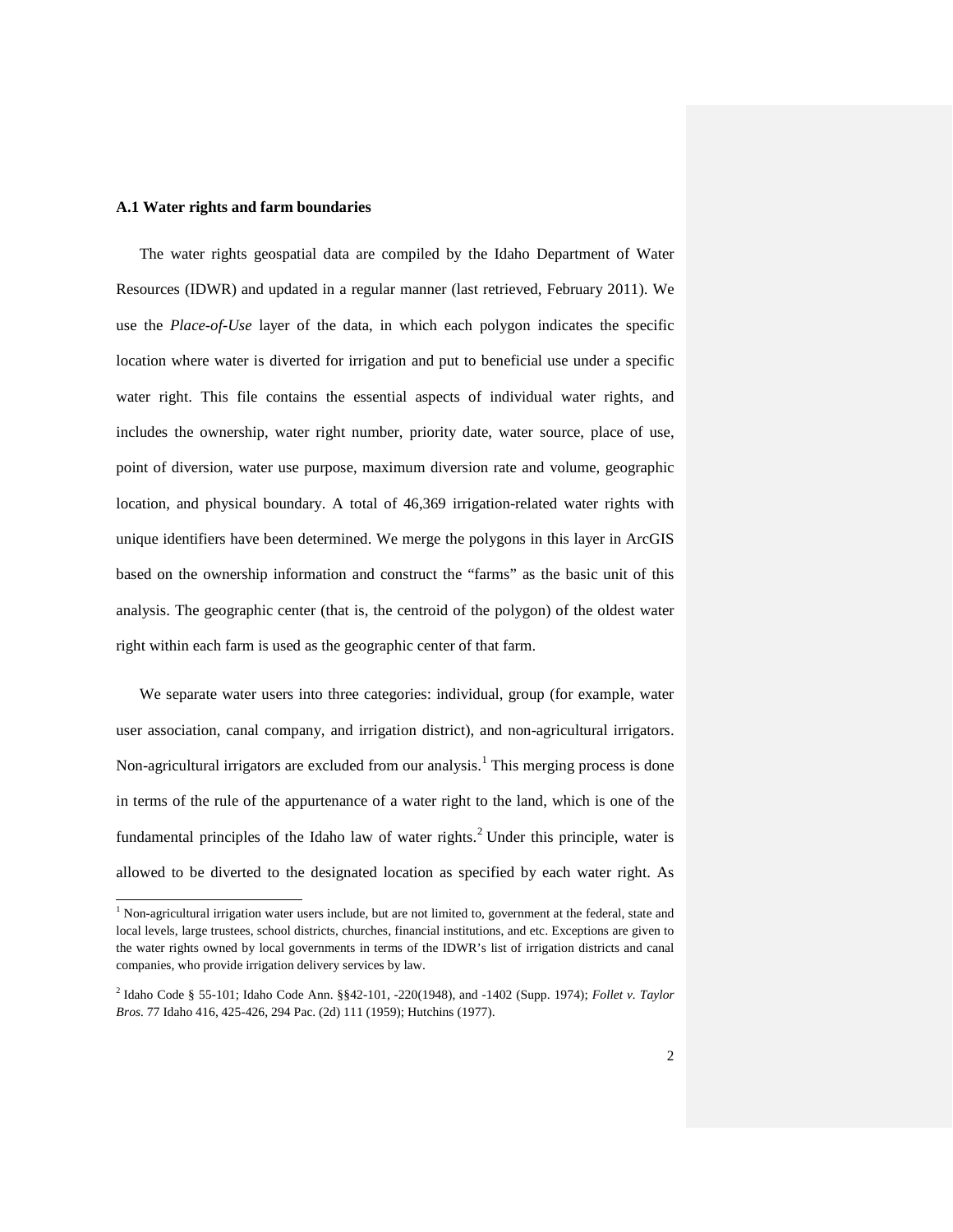noted, this method should be regarded as a 'second-best' approximation due to the lack of farm boundary data.

#### **A.2 Farm-level land use features: Sampling and consolidation**

Farm-level land use features include the water source, water right priority date, maximum diversion volume, cropping (rotation) pattern, crop value, and soil quality. We develop a sampling strategy to create this data set. First, we generate a uniform sampling grid across the irrigated landscape for the State of Idaho, with a distance of 0.1 miles (161 meters).<sup>[3](#page-2-0)</sup> Then we overlay the sampling grid on the targeted layer to obtain point-wise information. In the end, the point-wise information is consolidated at the farm level.

For example, in order to identify the farm-level, short-term cropping patterns (that is, the types of major crops grown by each farm), we overlay the sampling grid on the Cropland Data Layers (CDL) of Idaho (2007-2011), which is compiled by the U.S. Department of Agriculture, National Agricultural Statistics Service (NASS). Each sampling grid will return a single crop type for each crop year. We focus on the fourteen major (non-fruit) crops surveyed by the NASS in Idaho: alfalfa, barley, corn, beans, hay (other hay/non-alfalfa), lentils, oats, onions, peas, potatoes, sugar beets and wheat (durum wheat, spring wheat, and winter wheat), which represents approximately 77.9% of total

<span id="page-2-0"></span><sup>&</sup>lt;sup>3</sup> The distance is chosen by considering the basic features of land parcels in Idaho. Many land parcels in our water rights geospatial layers are in the primary grid pattern of quarter sections (0.5 miles x 0.5 miles), its integer multiple, or a portion of a disk residing within these quarter sections. 161 meters is approximately 0.1 miles, which allow us to collect 25 sets of point-wise information within a single quarter section. In addition, this sampling strategy is also commensurate with our current computational capacities. Details on data processing are available upon request.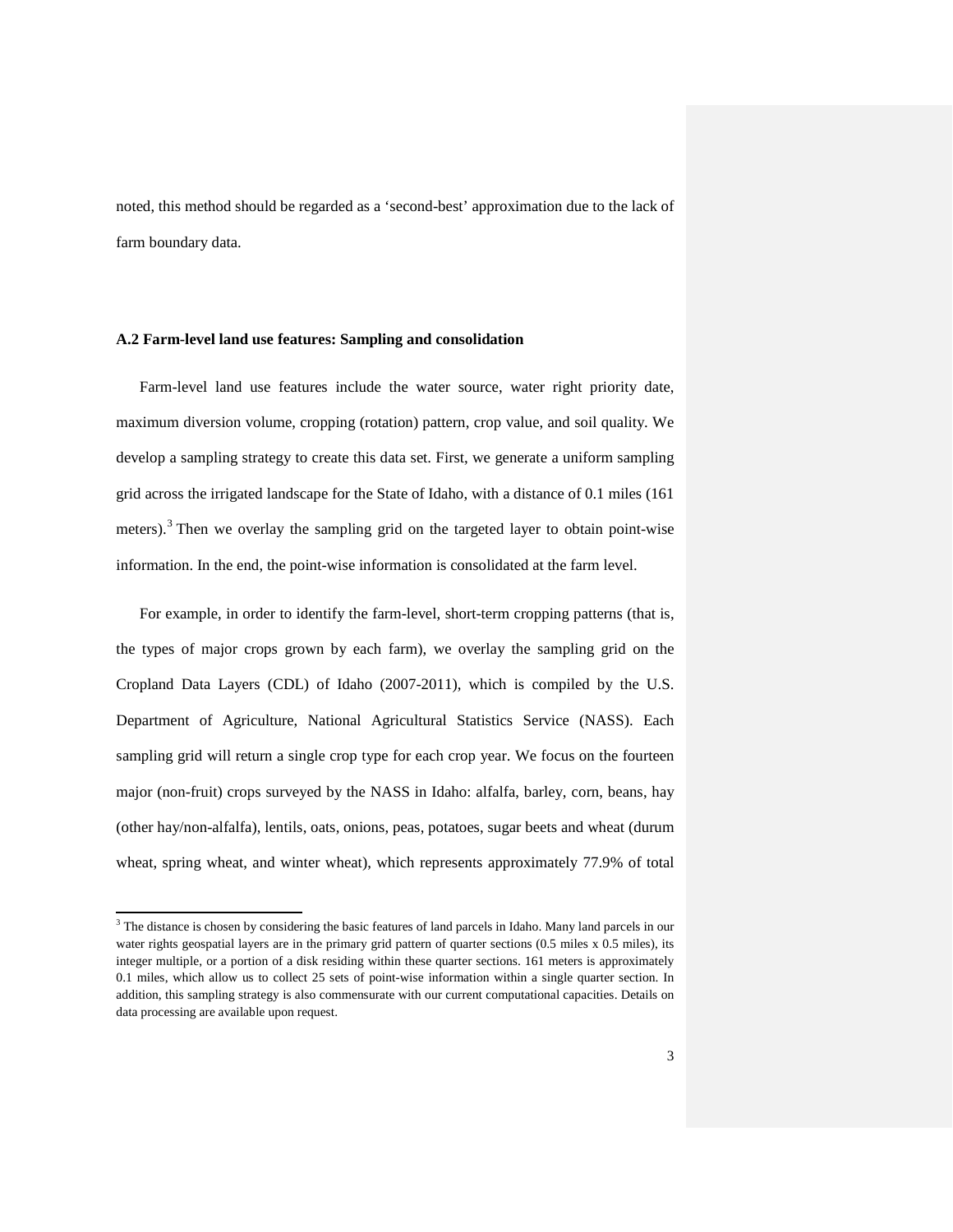cropland in Idaho.<sup>[4](#page-3-0)</sup> For each farm we can calculate the total number of sampling points with the identified crop variety that falls in the major crop categories, and we compute the ratios of each major crop within each farm for each crop year. Next, the crop varieties in the five-year range are pooled together to represent the short term cropping pattern of each farm. [5](#page-3-1)

Similarly, we overlay the sampling grid on the U.S. General Soil Map for Idaho (NRCS) in order to calculate soil quality. We use the Irrigated Land Capability Classification - Dominant Condition (ICCDCD) since the irrigated landscape is the focus of this study. [6](#page-3-2) To identify the water source of each farm, we overlay the sampling grid on the *Place-of-Use* layer of water rights and choose the dominant water source within each farm. By contrast, the farm-level consolidated priority (that is, average priority date of water rights) is calculated in a slightly different way. We calculate an average priority date of the portfolio of all water rights for each farm.<sup>[7](#page-3-3)</sup> We also identify the oldest water right of each farm. Under the current water governance structure, farmers are more likely

<span id="page-3-0"></span><sup>4</sup> The acre harvested data is calculated based on the 2010 Idaho Crop Summary (NASS). The total cropland data is based on the Agricultural Census for Idaho in 2007. The remaining portion (that is, 22.1%) can be attributed to tribal lands, lands managed by Federal or State agencies, or lands where farmers practice dry farming methods.

<span id="page-3-1"></span><sup>&</sup>lt;sup>5</sup> We have tried different ways to compute the cropping pattern of each farm. We have used the identified crop varieties of each farm for the current year, which has caused serious multicollinearity issues in the regression analysis. We also used the identified crop varieties of the previous crop year. This method is not satisfactory, because the widely used rotation practice may lead to the omission of crop varieties and thus be irrelevant to the current-year crop choice, particularly for smaller farms.

<sup>&</sup>lt;sup>6</sup> A lower ICCDCD value indicates a higher land quality. The non-irrigated Land Capability Class Dominant Condition (NICCDCD) will be used where the ICCDCD is missing.

<span id="page-3-3"></span><span id="page-3-2"></span> $<sup>7</sup>$  The consolidated priority date is based on (Priority Year -1700). The purpose is to reduce the magnitude</sup> of the constant term and does not have any impact on the estimated coefficients of the other variables. We note that the estimated parameters of the priority date represent a relative measure.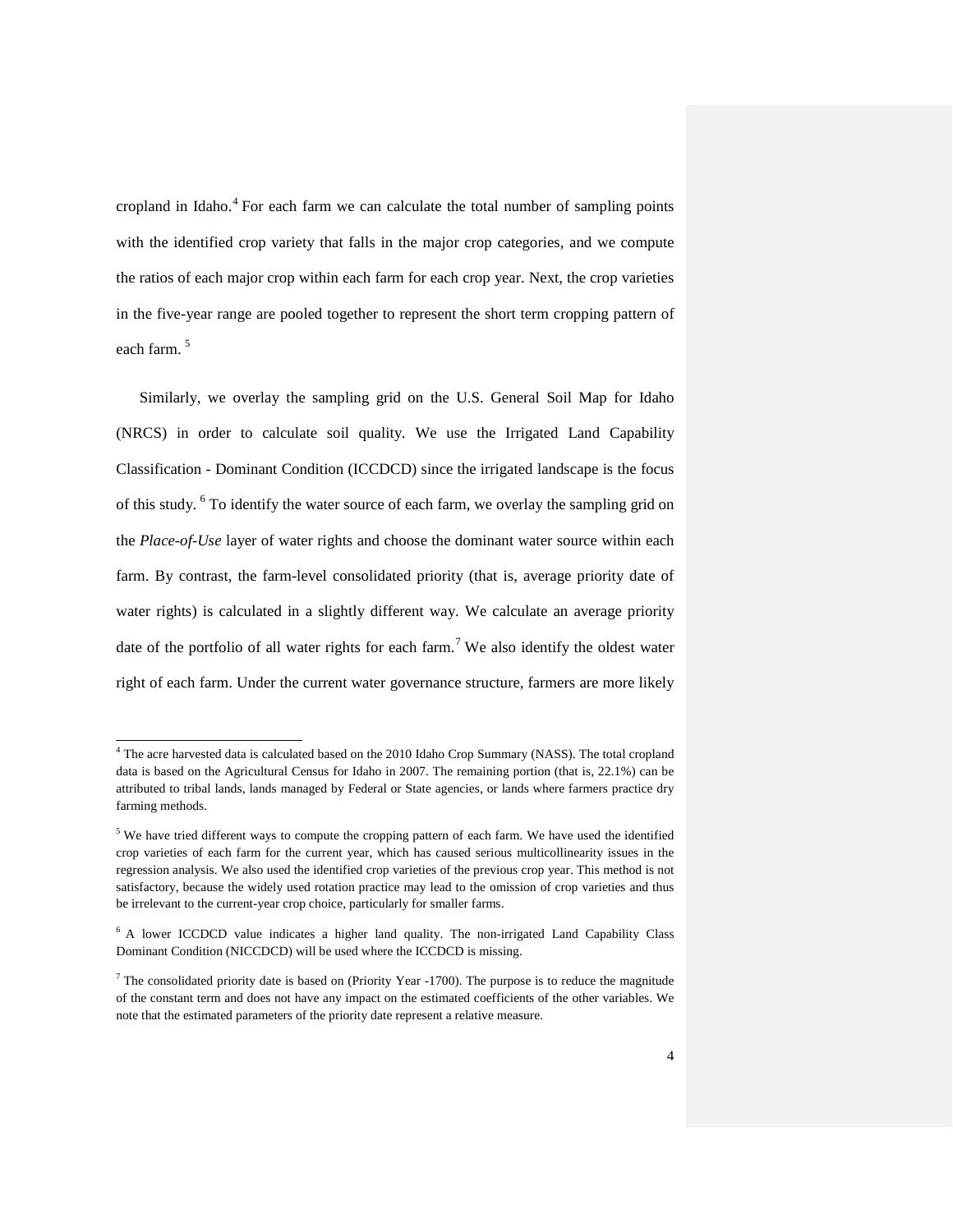to execute such a right first, because farmers with senior water rights are entitled to divert water over those with junior water rights by law.

To represent the cropping decision, we calculate the (expected) crop revenue per acre, per farm. We assume that cropping decisions are made with regards to anticipated crop productivity levels (yields) and crop prices, and therefore our predictions are based on the crop prices and yields from the previous year(s) or the average values in the short term. The crop-specific prices and yields come from the NASS during the crop years from 2003 to 2010 (NASS). The data is available at the state level, and thus regional differences are likely omitted.  $8$  We calculate the year-to-year crop-specific revenue per acre, per farm (that is, the product of the crop-specific average yield and price) in each crop year and average over 2003-2010. We can therefore measure the annual average crop revenue per acre for each farm by using the identified proportions of crop varieties and the state-level crop-specific revenue per acre.

There are some drawbacks of this sampling method. Due to the overlapping water rights and the map-making errors that usually happen at the edges of individual water rights, some sampling points inevitably fall into the boundaries of two or more constructed farms. We re-assign these points to the farm with the largest area, which is consistent with the fact that farms with large areas (such as within an irrigation district or canal company) gain more flexibility to allocate and reallocate irrigation water. A

<span id="page-4-0"></span><sup>&</sup>lt;sup>8</sup> Some crops, for example potatoes, may have more regionally disaggregated productivity levels and prices received. We have conducted a separate robustness check by incorporating more regional differences in productivity and price. We did not find any significant deviation from the findings we present in this article. However, we are more concerned about the consistency of using data of different geographic scales for different crops. Therefore, the regression with partially regionally disaggregated crop productivity data is not presented.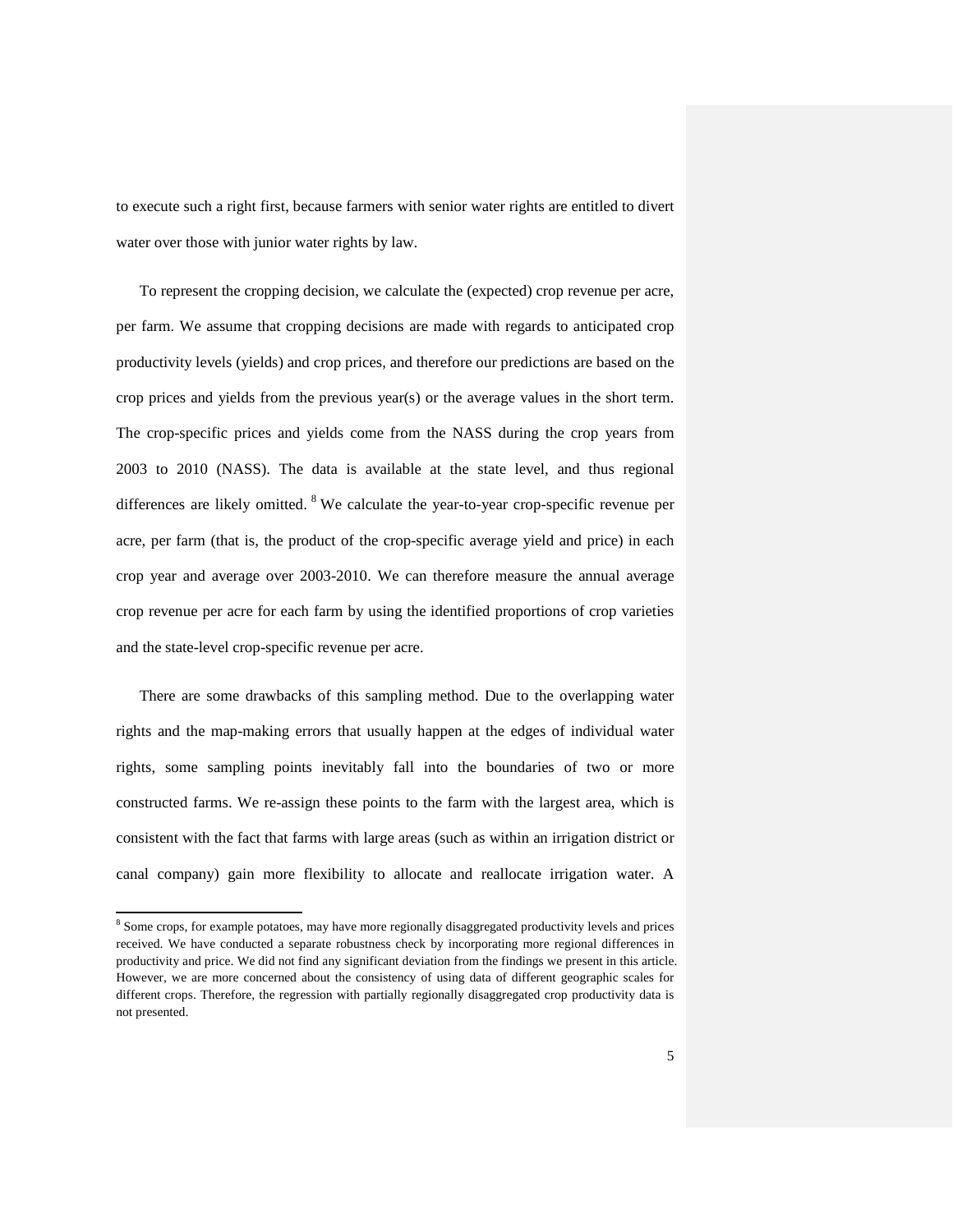sensitivity analysis will be conducted to assess the strength of this approach.<sup>[9](#page-5-0)</sup> In addition, the sampling method will leave out small farms or collect insufficient sampling points from them, which may not fully represent the operational features of these farms.

## **A.3 Climate (weather)**

The long-term climate (weather) data are provided in the raster format from the PRISM Climate Group (PRISM). We overlay this raster layer with the farm data layer to identify the minimum temperature in April within each farm for one calendar year. This step is repeated for all the years between 1971 and 2000, and for the minimum temperature, maximum temperature, and precipitation, respectively. The mean and standard deviation of the aforementioned climate indicators are computed for each farm and used as the long-term climatic conditions at the beginning of each growing season. We have noticed that the differences in the climate and weather conditions at different locations within each farm are insignificant. Therefore, the weighted average by using the 0.1 miles-by-0.1 miles sample grid is not exercised in this case.

We only use the minimum temperature in April (evaluated at both the average and standard deviation during the period from 1971 to 2000) to represent the climatic conditions at the beginning stage of each growing season for the following reasons: 1) Annual minimum temperatures in April are highly correlated with other climate and weather variables at various levels (see Tables B.2-B.4); 2) Precipitation during the entire growing season provides little water supply for irrigated agriculture; 3) The minimum

<span id="page-5-0"></span><sup>&</sup>lt;sup>9</sup> In the sensitivity analysis, we re-assign these points to the farm with the oldest priority date.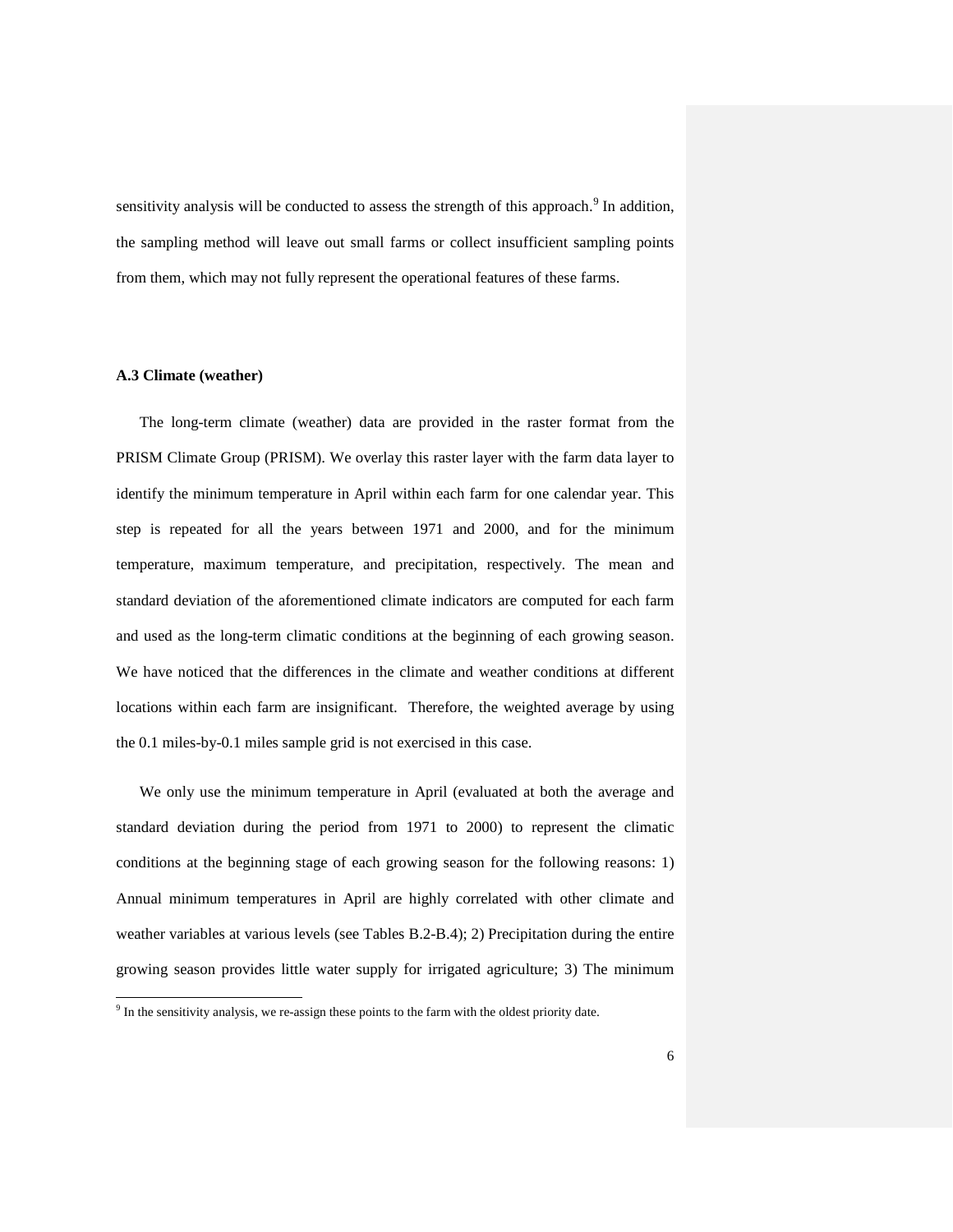temperature is found to be more representative of the multi-decadal Pacific climate variability [*Brown and Kipfmueller*, 2012], which is in line with the focus of this study; 4) Crop choices are made in the early spring and are also generally irreversible. Therefore, the cropping decision is presumed to be more associated with early growing conditions.

We note that this high correlation between different climate (weather) variables may be attributed to the unique spatial distribution of Idaho's irrigated agriculture. As Figure 1 shows, the majority of the identified farms are found along the narrow tributary of the Snake River Aquifer. Under this situation, the climate (weather) condition may change accordingly with the gradual change in elevation, where the elevation decreases consistently from east to west. This situation may not be found elsewhere; however, a closer examination of the correlations between climate (weather) variables is recommended. In addition, the sole use of the minimum temperature in April helps reduce the complexity of incorporating various climate and weather variables and avoids the collinearity issue, which may result in wrong estimates of the impacts of the climate (weather) variables.

#### **A.4 Surface water supply**

We use the total available water during the growing season (from April to September) at the basin level to represent the long-term water supply conditions (NRCS). The total available water consists of the adjusted streamflow from April to September and the reservoir storage at the end of March. The adjusted streamflow measures the total amount surface water available for the growing season in individual basins. This is a quantity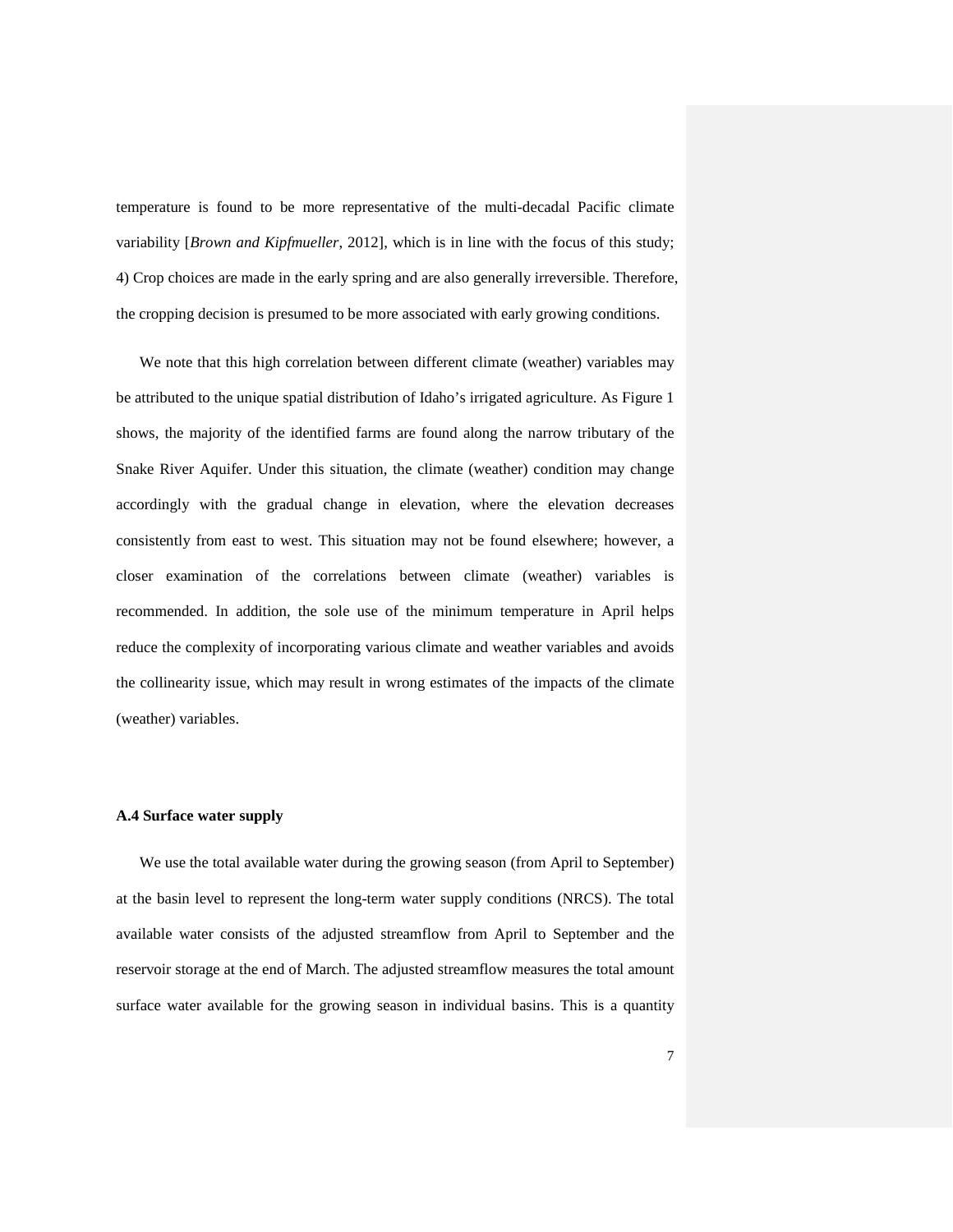measure rather than a velocity measure. The storage at the end of March is a quantity measure as well, which represents the maximum total available carry-over from the reservoirs. The total available water contains, in effect, information regarding natural streamflow, reservoir carryover, and melting snowpack runoff, but does not account for reservoir evaporation, diversion, and return flow. We calculate the mean and standard deviation in each basin during the period from 1971 to 2000. The average total available water does not indicate any significant correlation with the average April minimum temperature (see Table B.2).

In order to account for the *ex ante* information on water supply, we use the April-September Water Supply Outlook Report (WSO) evaluated in April. This seasonal forecast of surface water supply is also generated at the basin-level, and is published by the NRCS. The forecast is presented as both a quantity and a percentage relative to a 25 or 30-year moving average of water supply conditions for the growing season (April-September). <sup>[10](#page-7-0)</sup> We use the percentage level in order to avoid possible collinearity issues caused by the use of the mean adjusted streamflow. We also use the county-level drought emergency declaration in the previous year as an alternative indicator for the *ex ante* water supply information. The drought emergency declaration, although it generally affects only the water allocation in the current growing season within a county (Idaho Code § 42-222A), may signal a changing water supply situation for the *next* growing season. We should note that the *ex ante* information on water supply forecast is generally based on surface water supplies.

<span id="page-7-0"></span> $10$  We use the forecast of the "50% chance of exceeding", which is the most probable situation. The chances of exceeding are the probabilities that the actual volume will exceed the volumes in the table. See the WSO at the NRCS website for more information.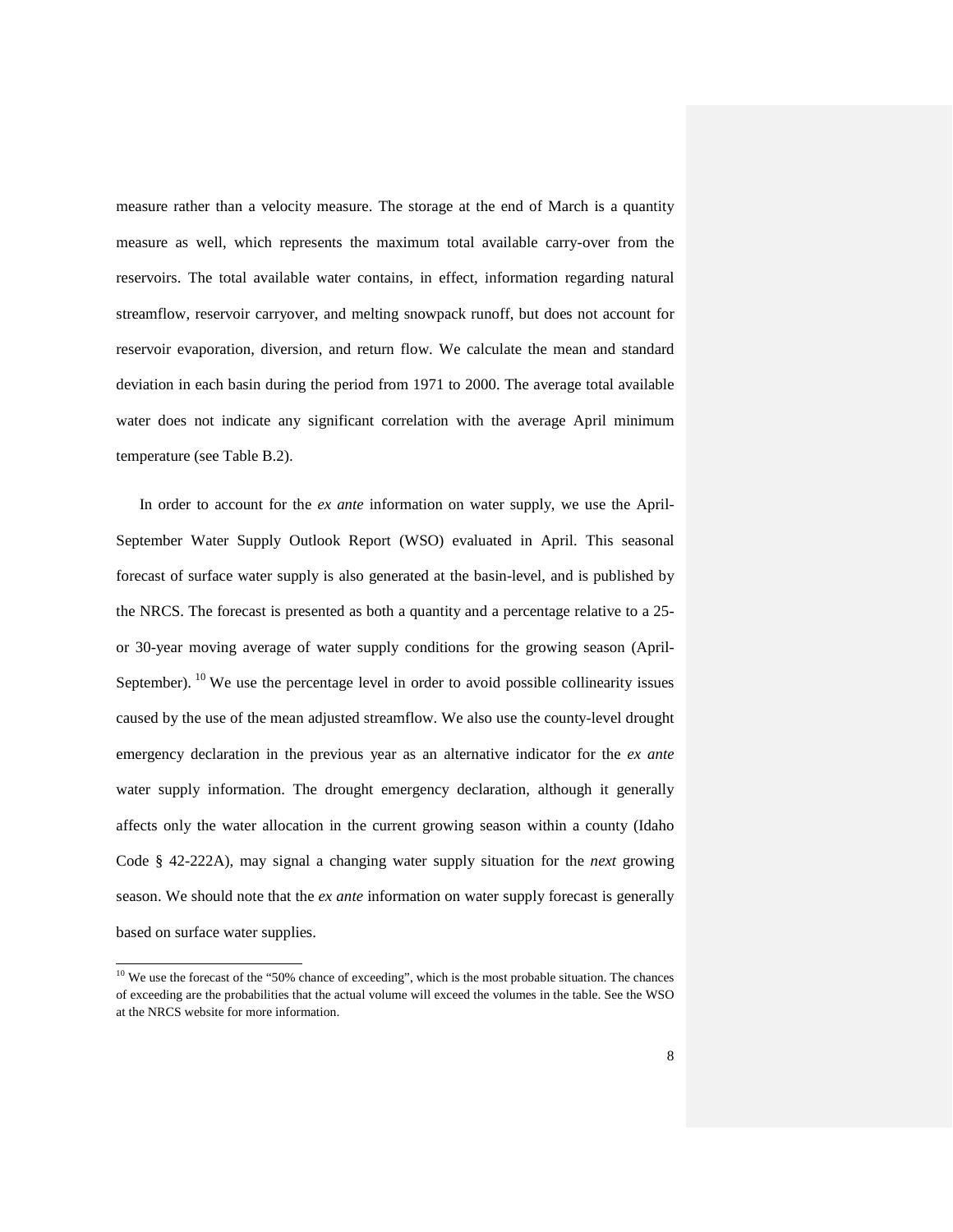### **A.5 Ground water data**

We obtain the ground water level data from the HydroOnline portal of the IDWR (IDWR, last retrieved November 2013). The data contains 82,801 observations for 31,913 wells in Idaho.  $^{11}$  $^{11}$  $^{11}$  The spatial distribution of the irrigation wells is consistent with the irrigation water rights. Similar to the water rights geospatial data, the purpose of wells, including irrigation, domestic, commercial and industrial, injection, multi-family, and municipal, are identified in the data. We use the value of the water level below landsurface datum (LSD) as the ground water level from the wells with irrigation purposes.  $^{12}$  $^{12}$  $^{12}$ The ground water level is the measurement of the depth to ground water, which is different from the water table, because the former value does not take into consideration the elevation. As the IDWR indicates, the ground water levels at the sites of individual wells are measured only on an as-needed basis.<sup>[13](#page-8-2)</sup> Therefore, a majority of the wells may not have consecutive annual observations or may not have the most recent water levels.

The ground water level data are utilized in two different ways in this study. First, we identify the wells with observations after the year 2000 that list irrigation as the water use purpose, and calculate the average water level in these wells as the input point features.

 $11$  Duplicated entries for the same site in the same year by different agencies are removed.

<span id="page-8-0"></span> $12$  As far as we have learned, special standards are enforced with respect to municipal, domestic and municipal wells. There is, however, no specific standard for irrigation wells, although there may be areas where the IDWR will limit any irrigation well or require that a well go deeper to stay out of an aquifer with a declining water level. Therefore, it may be inconsistent to include the water level at the municipal, domestic and municipal wells.

<span id="page-8-2"></span><span id="page-8-1"></span> $13$  This was obtained through a personal conversion with Michael Ciscell of the IDWR on November 19, 2013.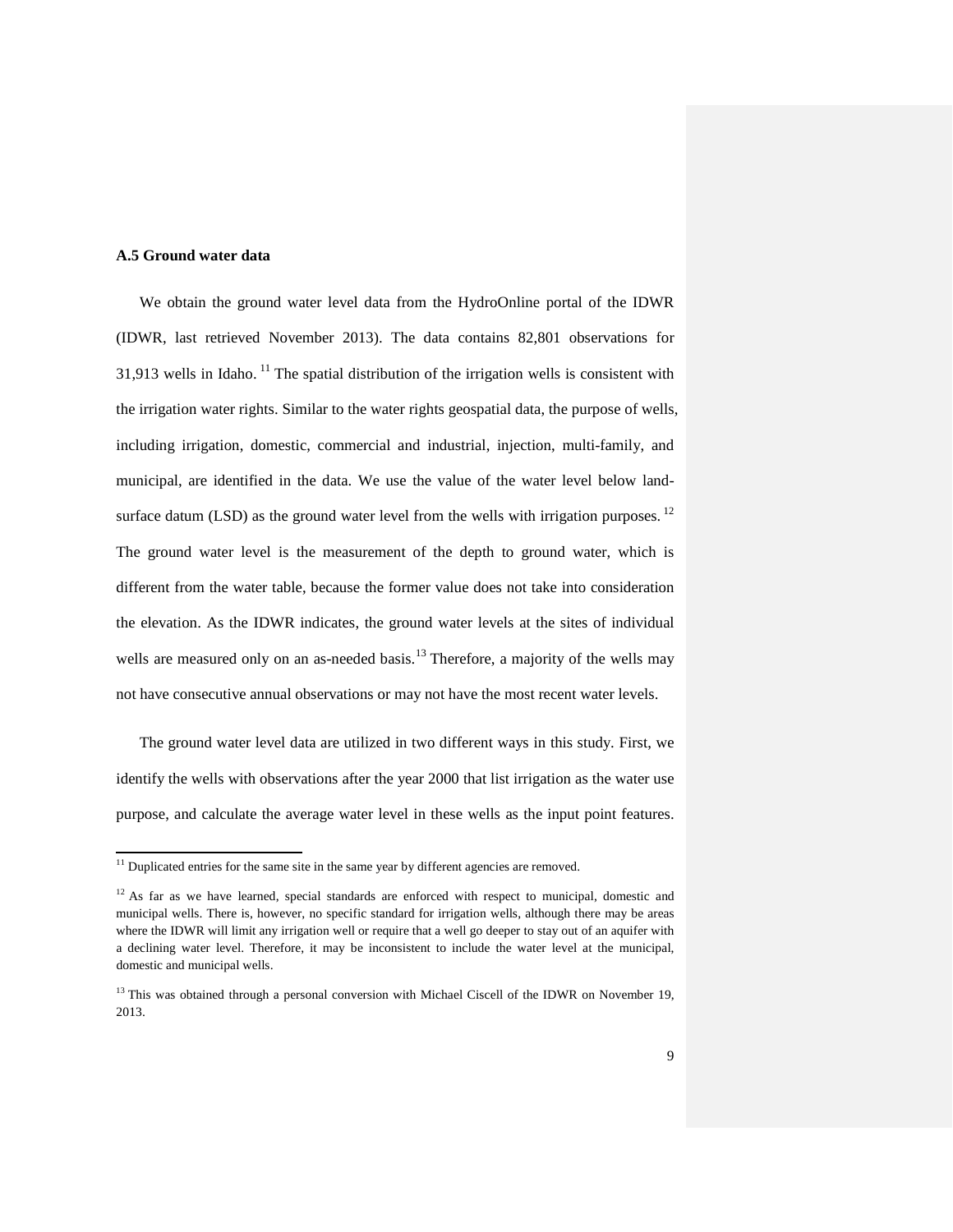There are 850 wells in this subset and 270 wells have at least five observations after the year 2000. We apply a Kriging method and interpolate the water levels at the sites of these irrigation wells into a surface raster to represent the current ground water levels in Idaho.<sup>[14](#page-9-0)</sup> We thereby identify the ground water level at each farm based on its geographic location.

We select the irrigation wells with at least 20 years of observations in order to analyze the long-term change in the ground water levels. There are 865 irrigation wells in this subset, approximately 83% of which have at least one observation after 2000 and 63% of which have over 30 years of records. The longest duration of observation for a single irrigation well is 81 years. The earliest observation was recorded in 1908 and the most recent observation is dated 2013. We focus on the beginning and ending levels to reflect the historical changes of the ground water levels in the lifecycle of irrigation wells in Idaho. The beginning and ending levels of ground water depth are calculated as the average values of the first and the last five observations for these wells respectively. The summary statistics are presented in Table B.9.<sup>[15](#page-9-1)</sup>

<sup>&</sup>lt;sup>14</sup> Under an ideal situation we should be able to identify the irrigation wells and their associated ground water rights. However, this is not the case due to two major difficulties: (1) The hydro online data do not contain information regarding the associated water rights or the designated *place of use* for these wells. (2) More often than not, wells can be located outside a designated *place of use*. These situations have mad e it nearly impossible for us to link the irrigation wells with the irrigation water rights.

<span id="page-9-1"></span><span id="page-9-0"></span><sup>&</sup>lt;sup>15</sup> We note that the summary statistics may be limited because of the possible non-continuous observation for individual irrigation wells.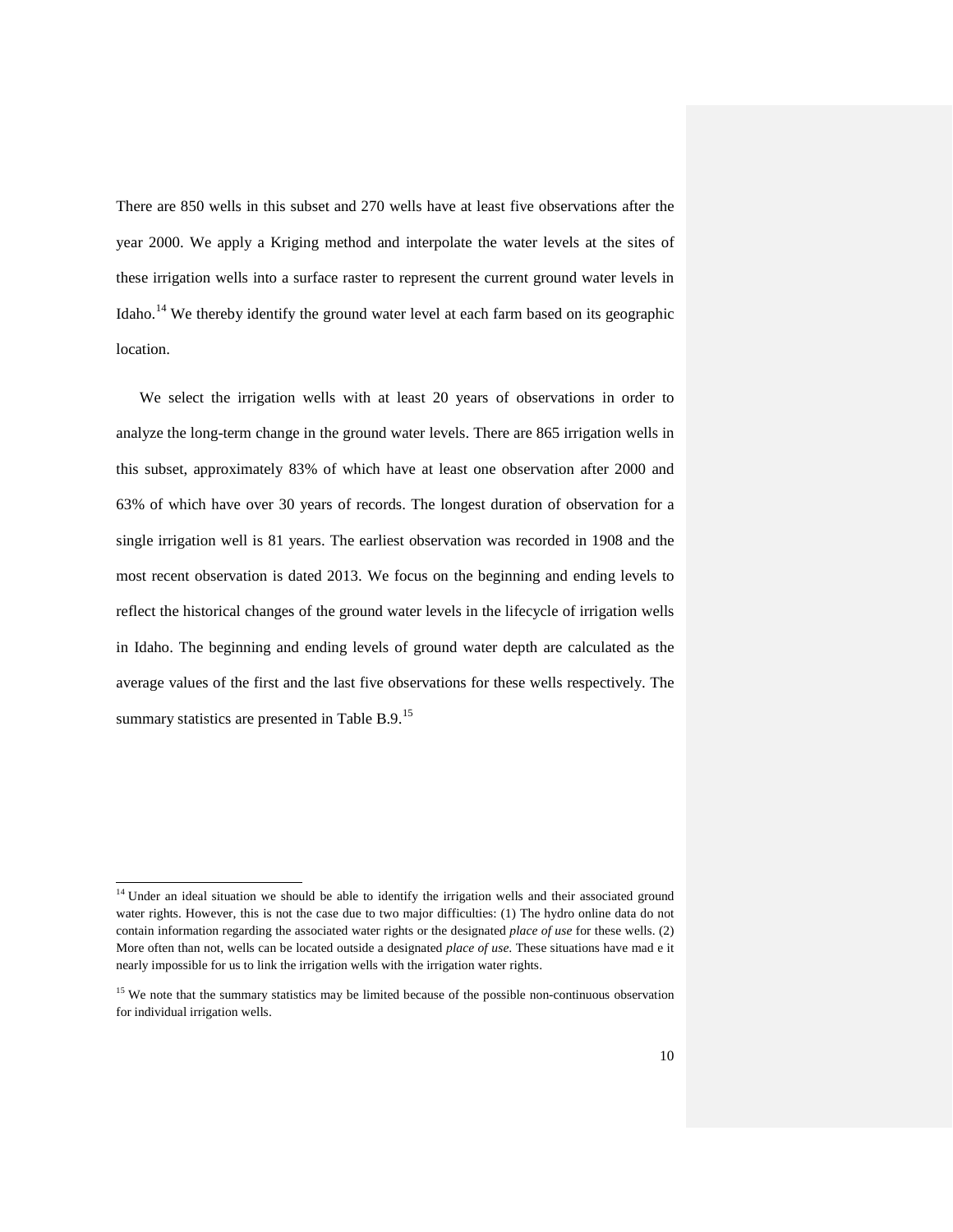## **A.6 Other data**

To take into consideration the impacts of urbanization on agricultural land use decision making, we calculate the distance to the urban areas. The base layer is the Census 2010 Urbanized Areas. We overlay this layer with the farm layer and calculate the Euclidian distance from each farm to the nearest urbanized area.

Similarly, to obtain an approximation of the delivery cost, we calculate the distance of each farm to major water bodies. The base layers are the 1:250K scale polygons of rivers and lakes archived by the IDWR, which are presumed to be the major water bodies within the State. We overlay this layer with the farm layer and calculate the Euclidian distance from each farm to these water bodies and use the shortest value in ArcGIS.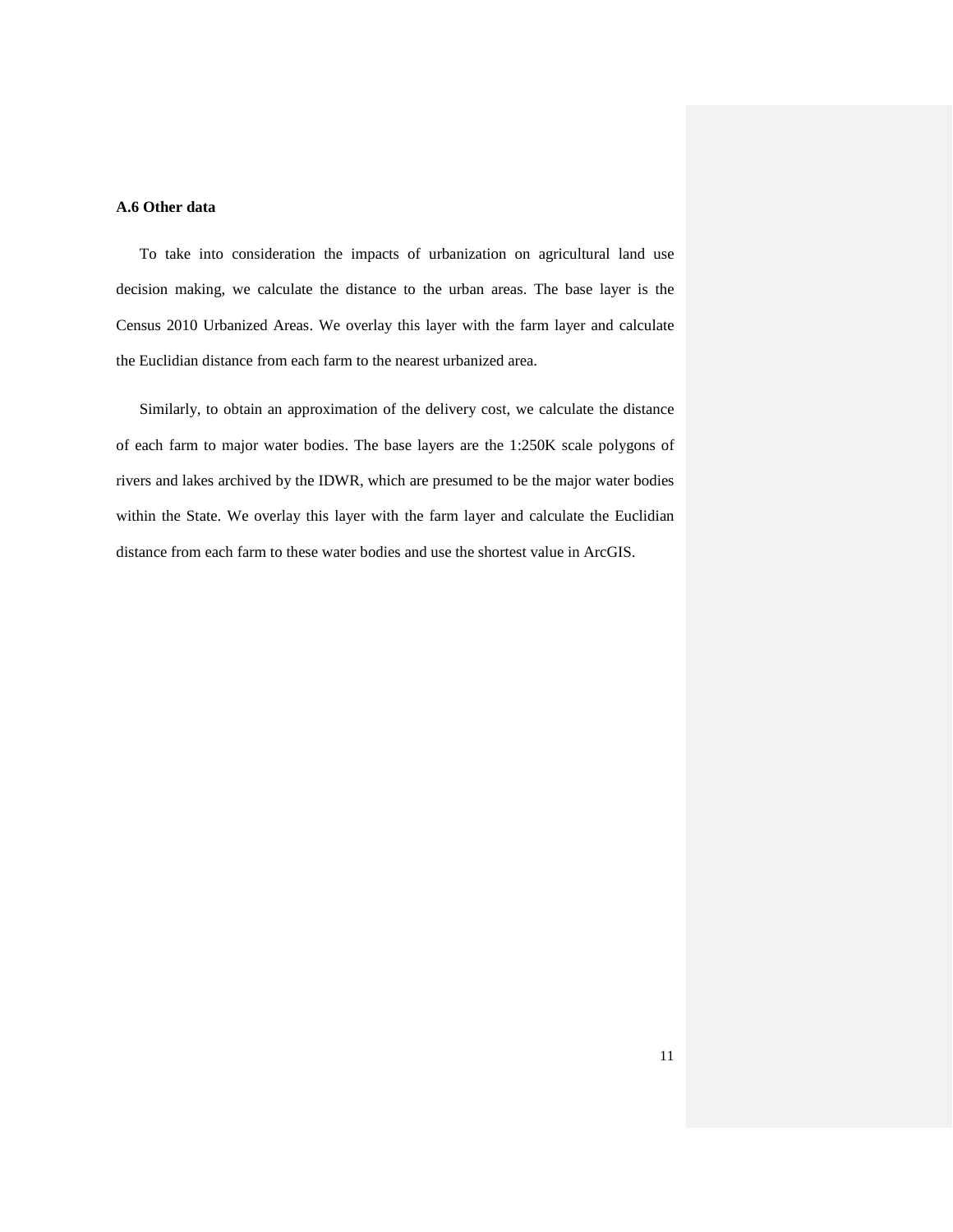# **References**

| Brown, D. P. and K. F. Kipfmueller (2012), Pacific Climate Forcing of Multidecadal        |                             |
|-------------------------------------------------------------------------------------------|-----------------------------|
| Springtime Minimum Temperature Variability in the Western United States,                  |                             |
| Annals of the Association of American Geographers 102 (2): 521-53.                        |                             |
| Idaho Department of Water Resources, HydroOnline,                                         |                             |
| http://www.idwr.idaho.gov/hydro.online/gwl/default.html, (Last retrieved                  |                             |
| December 9, 2013).                                                                        |                             |
| Idaho Department of Water Resources, Major River and Lake Layers,                         |                             |
| http://www.idwr.idaho.gov/GeographicInfo/gisdata/hydrography.htm, (Last                   |                             |
| retrieved February 1, 2011).                                                              |                             |
| Idaho Department of Water Resources, Water Rights Layers,                                 |                             |
| http://www.idwr.idaho.gov/GeographicInfo/gisdata/water_rights.htm, (Last                  |                             |
| retrieved February 1, 2011).                                                              |                             |
| PRISM Climate Group, Oregon State University, Minimum and Maximum Temperature,            |                             |
| and Precipitation in April (from 1971 to 2000), http://prism.oregonstate.edu,             | Formatted: Font color: Auto |
| created on multiple dates.                                                                |                             |
| U.S. Department of Agriculture, National Agricultural Statistics Services, Quick Stats of |                             |
| Crops and Vegetables Price Received and Yield for 2003-2010,                              |                             |
| http://quickstats.nass.usda.gov/, (Last retrieved February 1, 2011).                      | Formatted: Font color: Auto |
| U. S. Department of Agriculture, National Agricultural Statistics Services, Cropland Data |                             |
| Layer (CDL) for 2007-2011, http://datagateway.nrcs.usda.gov/, (Last retrieved             | Formatted: Font color: Auto |
| August 1, 2012).                                                                          |                             |